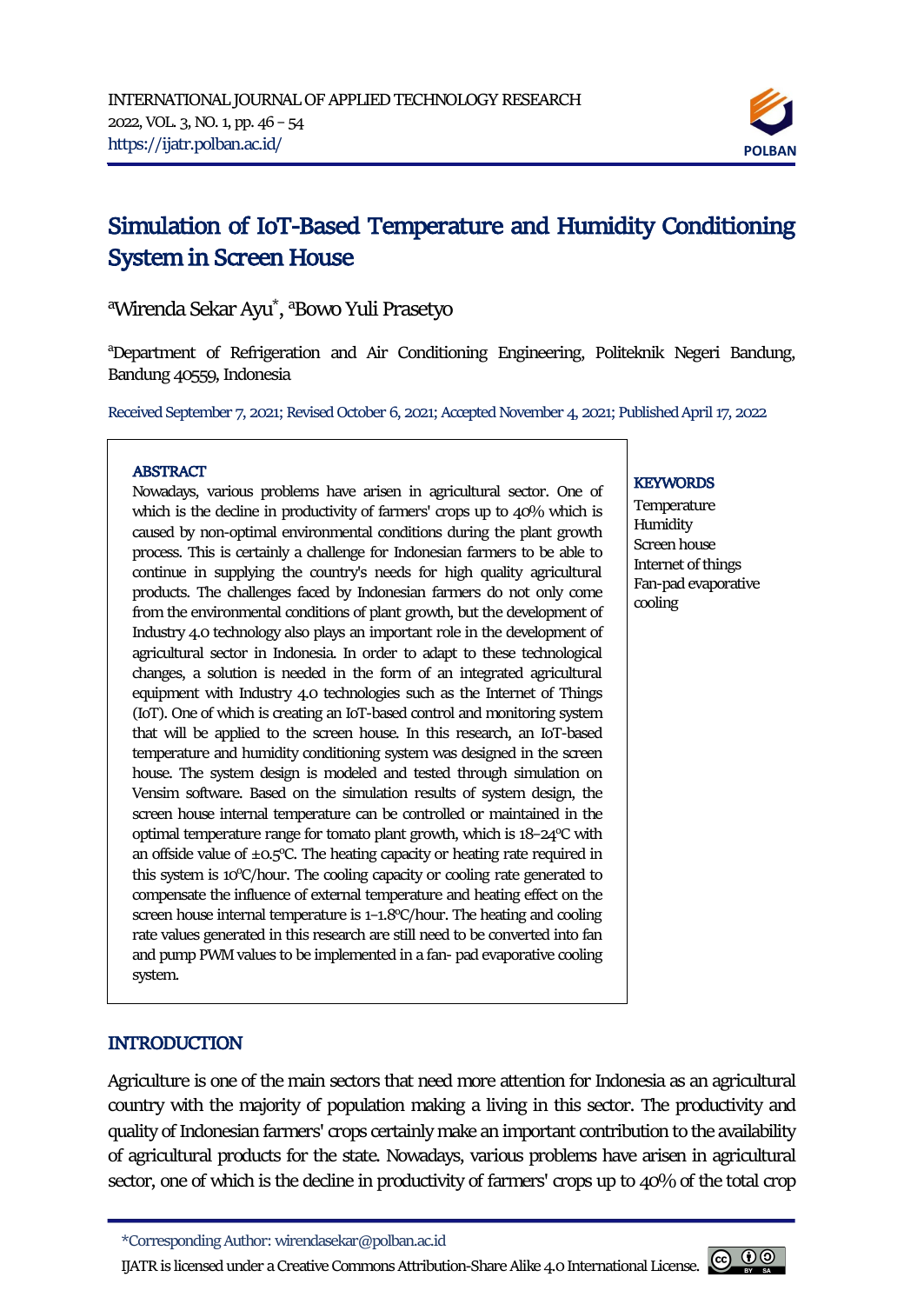yields required by the state. Optimizing environmental condition that is still lack during the plant growth process is one of the main factors causing the decline in crop productivity.

The productivity of Indonesian farmers' crops which is decreasing due to environmental conditions that are not optimal for plant growth must be addressed as soon as possible. In addition to internal agricultural problems related to crop quality, Indonesian farmers also face challenge from the development of advanced agricultural technology. In order to adapt to these technological changes, a solution is needed in the form of an integrated agricultural equipment with Industry 4.0 technologies such as the Internet of Things (IoT). One of which is creating an IoT-based control and monitoring system that will be applied to the screen house. The selection of screen house as the research object is based on its characteristics that can protect plants from pests and diseases, as well as the screen house microclimate that is relatively easy to control and monitor.

Screen house is a building with walls/screens that made of nets, and a roof that made of plastic [1]. The main benefit of having a screen house is to protect plants from insects that cause pests and plant diseases without changing the environmental conditions in the screen house significantly. Optimal plant growth in the screen house is not only influenced by the internal conditions of the screen house, but also by climatic conditions outside the screen house which tend to be difficult to control.

The climatic condition in Indonesia, which is fluctuate, is certainly one of the factors that causing farmers' failure in planting and harvesting periods [2]. The inaccuracy of farmers' prediction in planting and harvesting has caused many Indonesian farmers to suffer losses due to crop failure. In other words, the productivity of farmers' crops has decreased significantly. Based on the air conditioning concept, this problem can be overcome by adjusting the environmental conditions according to the growth needs of each type of plant. In this case, the environmental parameters that can be adjusted are the temperature and humidity in the screen house.

Agriculture research that focuses on the utilization and improvement of screen house conditions has been carried out by many researchers over the world. These studies are not only limited to the screen house functionality for different types of plants, but also the innovation in technology application for controlling the microclimate in plant growing rooms. One of the technology applications that is widely used in screen house microclimate conditioning is the heating technology application. Therefore, the reference sources related to the heating technology applications will be very easy to find to be used as a reference in controlling the temperature and humidity in screen house. On the other hand, research related to the application of cooling technology in screen house is still quite small, so it is still rare to do and to be used especially in summer period.

The use of screen house in plant cultivation to prevent insect exposure that cause pests and plant diseases has been widely developed, especially in tropical countries. The climatic conditions where the screen house is located, such as temperature, humidity, sun exposure, and wind speed greatly affect the growth of plants in it. Although the screen house is one of the promising technologies in creating climatic conditions for plant growth that are almost the same as the ambient environment, overheating is still often occurs in the screen house. The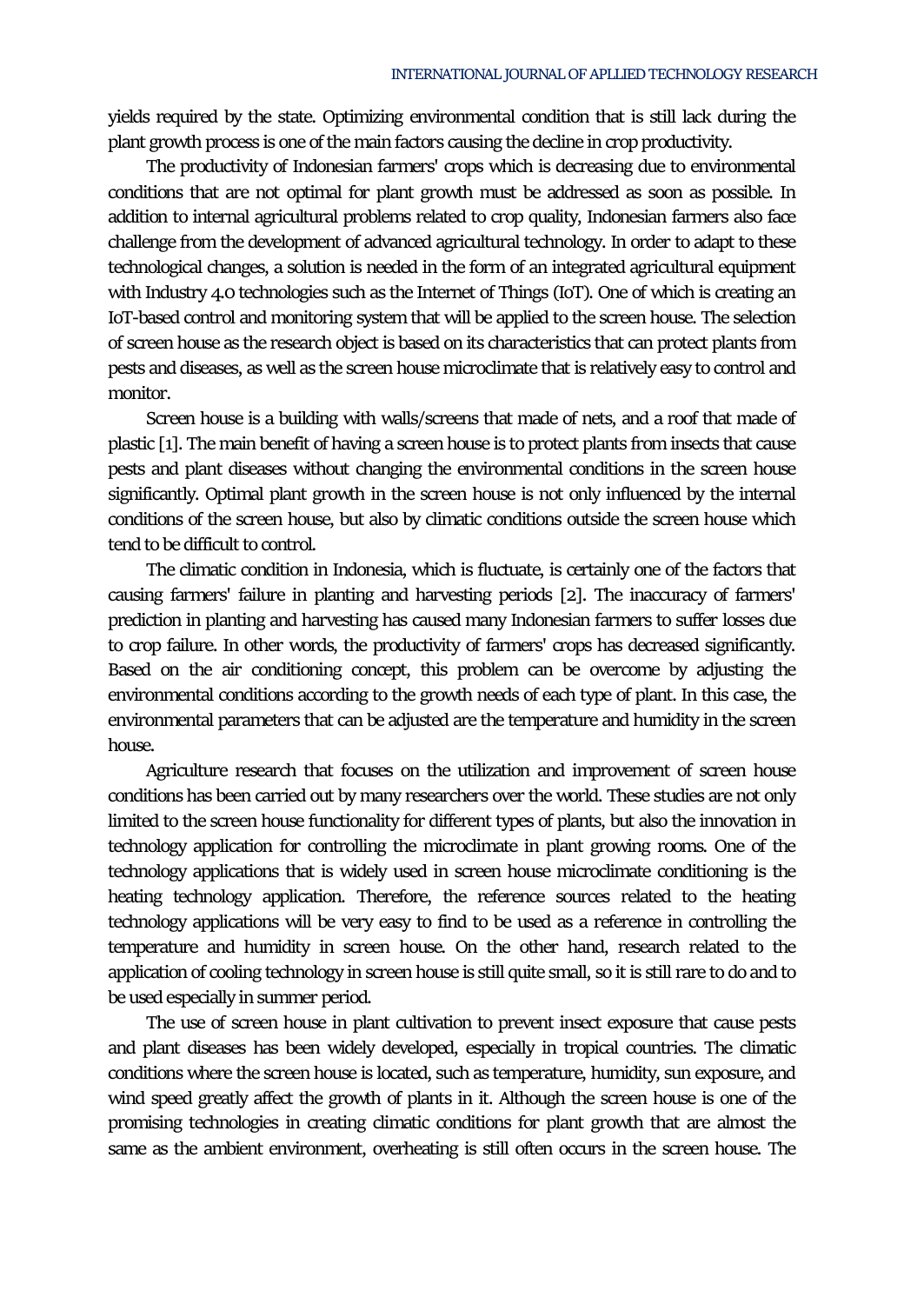overheating conditions can be prevented by optimizing the heating and cooling processes in the screen house.

In this research, the temperature and humidity conditioning for screen house will be carried out using an Evaporative Cooler (EC). EC is a cooling system that uses the principle of evaporative cooling, in which the air conditioning process is carried out by using water as a cooling medium and adding humidity to the airflow[3]. The advantages of EC compared to the other cooling systems are it can be more energy efficient, and its implementation is quite simple. However, this system has a weakness, namely the increase in air humidity, so it is only suitable for use in areas with low humidity and high temperature [4]. One of efforts to reduce the increase in air humidity when using EC in screen house is by providing new air circulation into the screen house through the room/ventilation window openings.

Research related to the control and monitoring system in screen house has been done by the author. However, the media and method of screen house microclimate conditioning were very different from this research. The evapotranspiration process was the main factor that affect the screen house microclimate conditioning in previous research. The screen house conditioning media used was irrigation system that is operated on a scheduled basis. Meanwhile, the IoT technology used in this research is not much different from the IoT technology that has been applied by the author in previous research, namely the integration of agricultural equipment with IoT technology that allows users to control and monitor the screen house microclimate condition remotely through an application on user smartphone.

## LITERATURE REVIEW

The screen house temperature and humidity conditioning system in this research was designed and simulated with environmental conditions that represent Indonesia as a tropical country. In general, the architectural configuration of screen house in tropical countries such as Indonesia, Africa and South America resembles the tunnel type in Figure 1 [5]. The distance from screen house base (concrete slab) to the highest point of semi-cylindrical building is 3 meters. The length of tunnel type screen house usually reaches 20 to 32 meters. The tunnel type screen house can be completely covered with a screen or a rain-protective plastic material such as Polyethylene or Teflon. This screen house is also equipped with a 1x2 meter zip lock door which is completely covered with screen.



Figure 1. Architectural Configuration of Screen House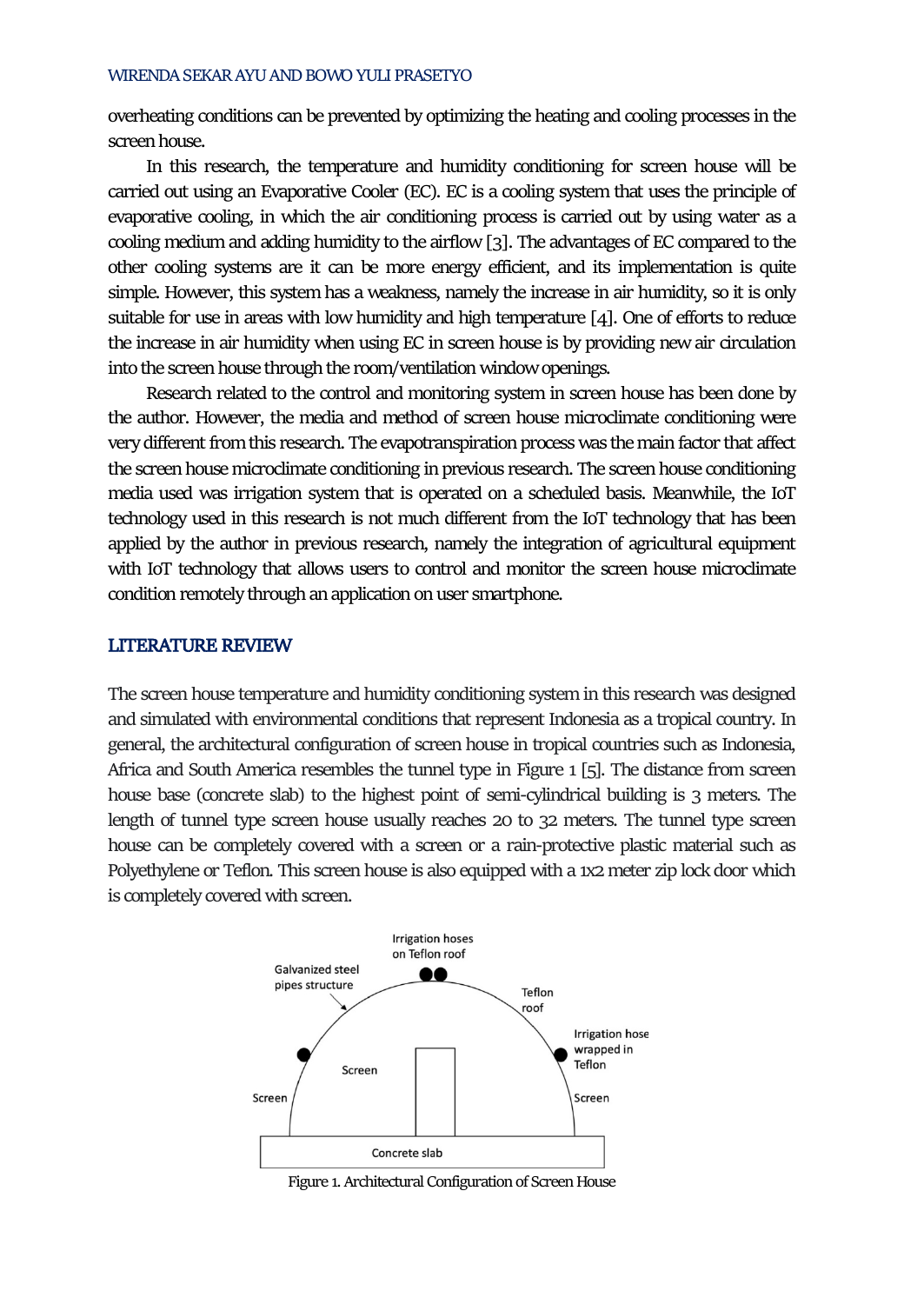The plant that is assumed to be cultivated in this screen house is tomato (Lycopercisum esculentum Mill.), which is one of the high production level commodities in Indonesia. Tomato plants are categorized as the day-natural vegetable which its growth is not affected by the length of irradiation or the length of the day. Tomato plants ideally grow in cold, dry weather and highlands (1000 – 1250 masl) [6]. The optimum temperature for tomato plant growth is 18-  $24^{\circ}$ C with a minimum temperature of  $14^{\circ}$ C and a maximum temperature of 26  $^{\circ}$ C (Nasir, 1999). In this research, the optimum temperature of tomato plant growth is used as a specification for the screen house internal temperature which must be maintained or controlled by a temperature conditioning system. The optimum humidity value for tomato plant growth is 80%[7].

The environmental climatic conditions that will be simulated in this research are in the form of an average hourly temperature in Bandung city. The selection of Bandung City as the research location was based on the plan to build a screen house in this city for further research. So that the system design process carried out in this research is adjusted to the real climatic conditions where the screen house will be made later. The average hourly temperature and humidity in Bandung City based on data from The Weather Channel can be seen in Table 1.

| Table 1. The Average Hourly Temperature and Humidity in Bandung City |             |          |       |             |              |
|----------------------------------------------------------------------|-------------|----------|-------|-------------|--------------|
| Hour                                                                 | Temperature | Humidity | Hour  | Temperature | Humidity (%) |
|                                                                      | (°C)        | (%)      |       | (°C)        |              |
| 00.00                                                                | 23          | 98       | 12.00 | 30          | 75           |
| 01.00                                                                | 23          | 100      | 13.00 | 29          | 76           |
| 02.00                                                                | 23          | 99       | 14.00 | 29          | 79           |
| 03.00                                                                | 23          | 100      | 15.00 | 28          | 81           |
| 04.00                                                                | 23          | 100      | 16.00 | 27          | 83           |
| 05.00                                                                | 23          | 100      | 17.00 | 26          | 86           |
| 06.00                                                                | 23          | 100      | 18.00 | 25          | 89           |
| 07.00                                                                | 24          | 96       | 19.00 | 25          | 92           |
| 08.00                                                                | 26          | 90       | 20.00 | 24          | 94           |
| 09.00                                                                | 27          | 84       | 21.00 | 24          | 95           |
| 10.00                                                                | 29          | 77       | 22.00 | 23          | 97           |
| 11.00                                                                | 29          | 75       | 23.00 | 23          | 98           |

Table 1. The Average Hourly Temperature and Humidity in Bandung City

# RESULTS AND DISCUSSION

The system design model that is simulated in Vensim simulator can be seen in Figure 2. The initial temperature of internal screen house is assumed to be  $25^{\circ}$ C, with the external temperature value using daily average temperature data in Bandung City. Basically, the air conditioning system consists of heating, cooling, adding water vapor (humidifying), and reducing water vapor (dehumidifying) processes [8]. The temperature conditioning system in this research is designed to be able in keeping screen house internal temperature within the expected temperature range, without turning the heater on and off continuously. To be able to do this, the control system must have a buffer range so that the heater will only turn on when the temperature is below the lower limit of the buffer range, and it will turn off when the temperature rises to exceed the upper limit of the temperature buffer range. If the internal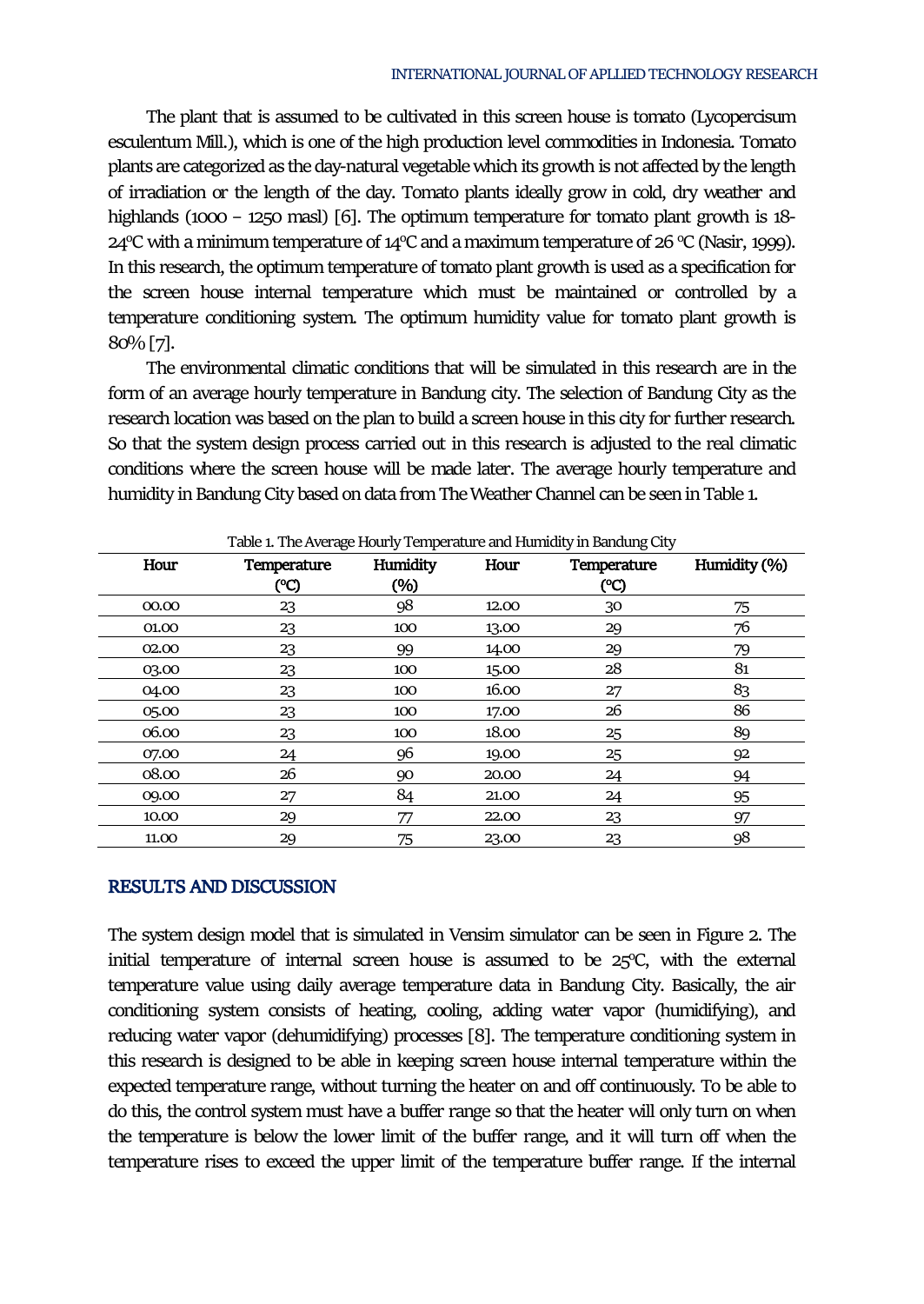temperature is in the expected temperature range, then the heater will stay on when it's on, and stay off when it's off.



Figure 2. The System Design Model in Vensim Software

Tomato plants to be cultivated in a screen house have the optimum temperature to growth in the range of 18-24°C. In order to control the screen house internal temperature, a temperature setpoint value of  $21^{\circ}$ C can be set with a buffer range of  $\pm 3^{\circ}$ C, so that the heater will turn on when the temperature sensor (thermostat) detects the screen house temperature below  $21-3=18^{\circ}$ C and turns off when the screen house temperature rises above  $21+3=24^{\circ}$ C. The heating capacity as the maximum value of heater to heat the screen house in this system is assumed to be 10°C/hour. The heat rate value that is quite high was chosen to compensate the heating process duration, hence it can save energy.

Meanwhile, for the cooling process, a comparison will be made between the internal temperature and the external ambient temperature of the screen house. If the heater is off, then the cooling effect is represented as the difference between internal and external temperature over the cooling time [9]. Cooling time is the time required for current temperature value to be closer to the target temperature. The cooling time value in this study is assumed to be 8 hours. The simulation results of internal temperature, heating rate and cooling rate in the screen house can be seen in Figure 3.



Figure 3. The Simulation Result of Screen House Microclimate Conditioning System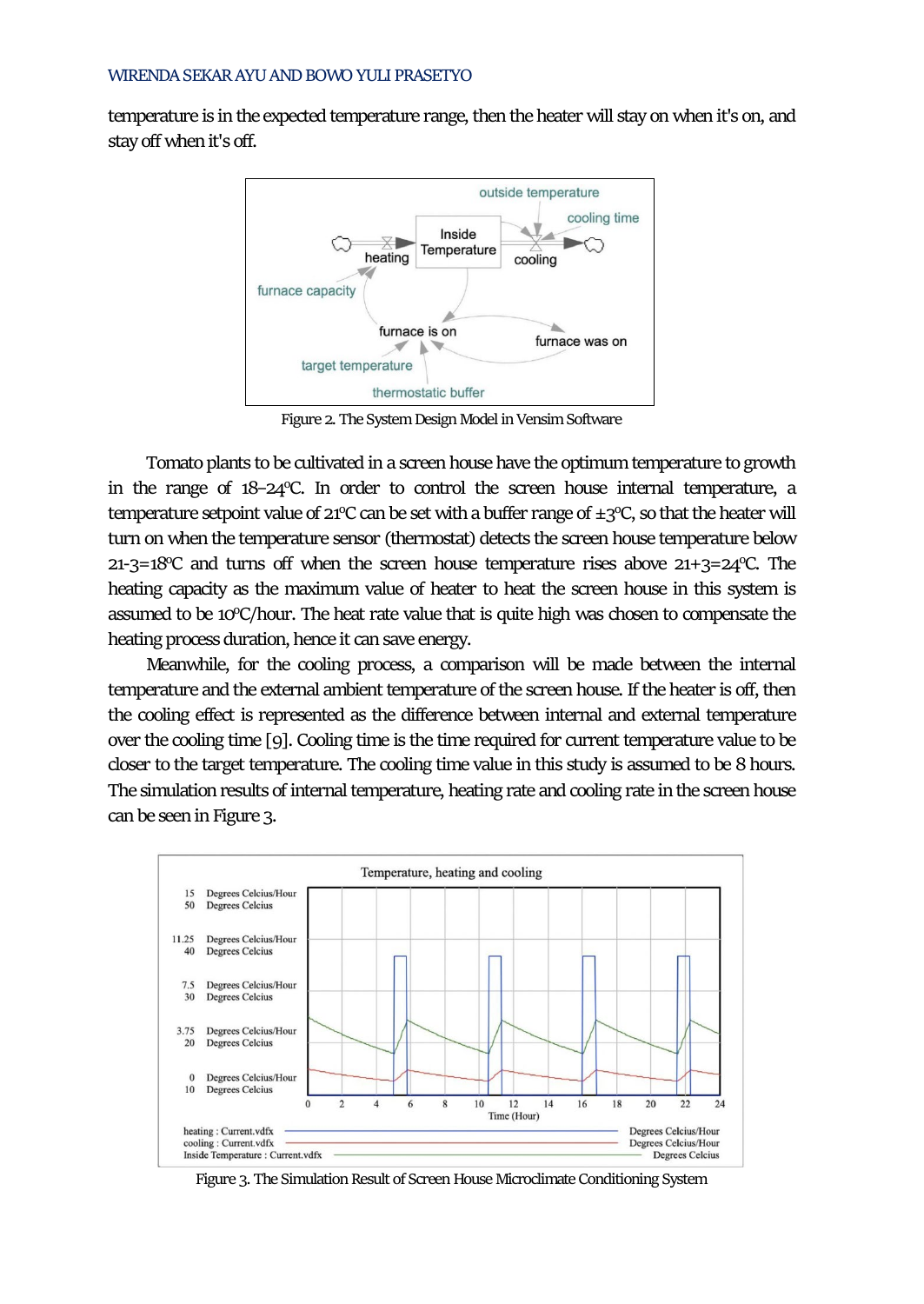Based on the simulation result above, it can be seen that the screen house internal temperature (green graph) is strongly influenced by the heating (blue graph) and cooling (red graph) processes that occur in it. The oscillations on the internal temperature graph are caused by the heating and cooling processes which continue to occur alternately for 24 hours of system operation. At the initial process, the heater is set to be in the OFF-condition while the cooler is in the ON-condition according to the system specifications. This is done to make sure the internal temperature does not continue to rise beyond the upper range limit along with the increase of external temperature. As a result, the value of internal temperature will decrease along with the cooling process with a decreasing cooling rate as well.

When the internal temperature reaches the lower limit of the optimal temperature range for tomato plant growth, which is 18°C, the heater will turn ON with a heating rate value according to system specifications, which is 10°C/hour. The change in heating status from OFF to ON is accompanied by an increase in the cooling rate so that the internal temperature will not continue to rise beyond the upper limit of optimal temperature range for tomato plant growth. When the internal temperature has reached the upper limit of the optimal temperature range value, the heater will be turned OFF and the cooling rate of the cooler will be reduced so that the internal temperature value can be maintained in the optimal temperature range. The screen house internal temperature value can be seen more clearly in Figure 4.



Figure 4. The Screen House Internal Temperature Value

In Figure 4 above, it can be seen that the screen house internal temperature is always within the expected temperature range of  $18-24$ °C, with an offside value of  $\pm$ 0.5°C. The offside value that occurs at the upper limit of internal temperature range is probably caused by the selection of cooling time that is too large, so that the resulting cooling rate unable to compensate the external temperature changes accurately. For more details, the cooling rate value can be seen in Figure 5.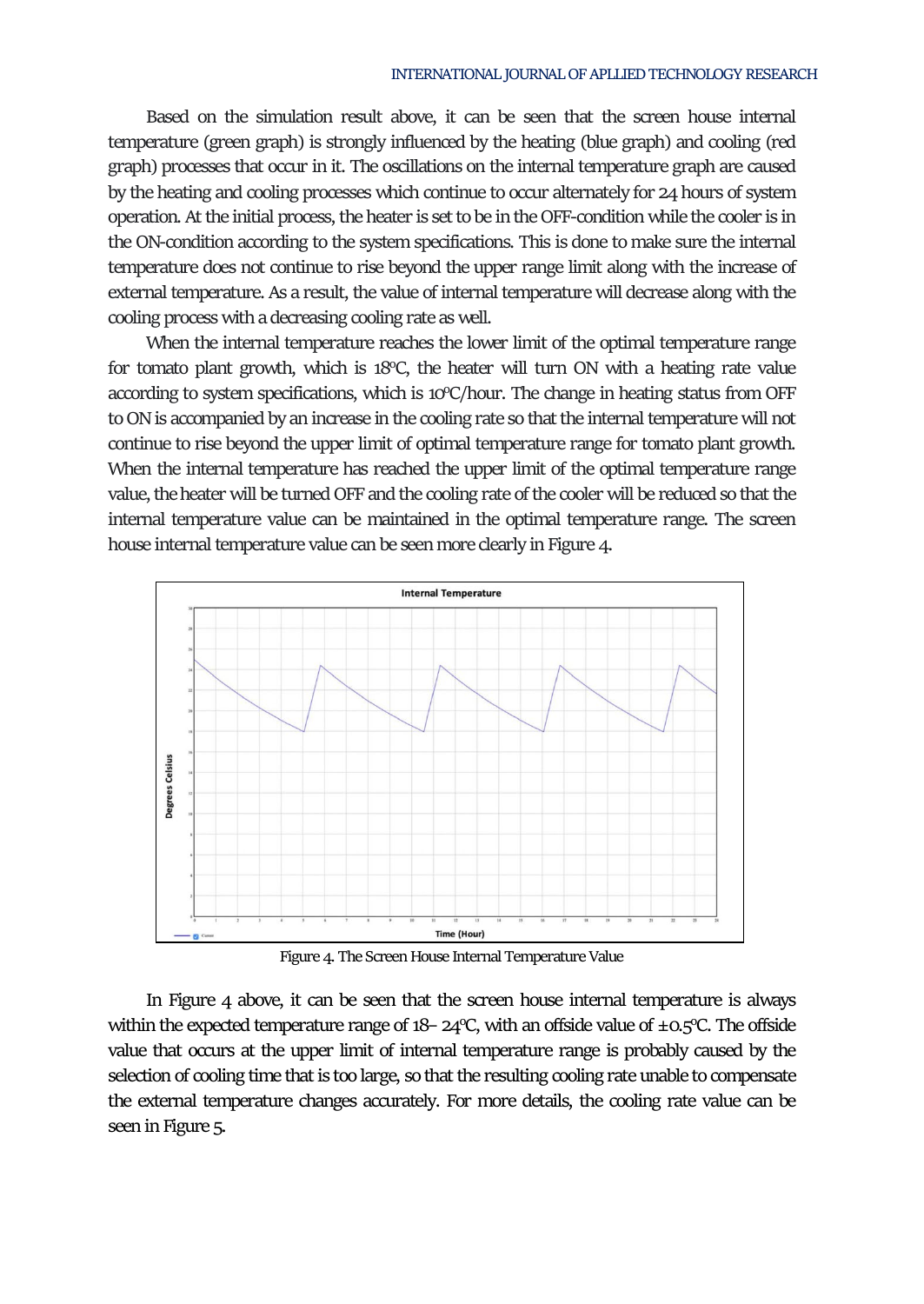

Figure 5. The Cooling Rate Value

In Figure 5 above, it can be seen that the decrease in cooling rate value occurs when the heater is in the OFF-condition. Meanwhile, the increase in cooling rate value occurs when the heater is ON to prevent the internal temperature from continuing to rise beyond the maximum of optimal temperature range. When the system is first turned on, the value of cooling rate is

1.9°C/hour. Then along with the decrease of internal temperature due to cooling effect, the cooling rate value will decrease until it reaches its minimum value of 1°C/hour. When the cooling rate is in its minimum value, the internal temperature has also reached the minimum value for the optimal temperature range, so the heater will turn ON to prevent excessive internal temperature drops. As long as the heater is ON, the cooling rate value will continue to increase until it reaches its maximum value of 1.8°C/hour. At this maximum cooling rate value, the internal temperature has also reached the maximum value of the optimal temperature range, so that the heater will turn OFF and the cooling rate will be decrease in order to keep the screen house internal temperature in optimal temperature range that has been set.

The heating process can be seen more clearly in Figure 6. During the 24 hours of system operational time, 4 heating processes have been occurred. The heating capacity for each cycle is the same, which is 10°C/hour according to the system specifications. The heating duration for each cycle is also the same, namely  $\pm$  50 minutes, which is quite short for heating process. Based on the simulation results related to the heating process, it can be seen that the specified heating capacity is appropriate and able to compensate the effect of external temperature fluctuation on the screen house internal temperature.

In this research, the system is designed to be equipped with a fan-pad evaporative cooling system. Meanwhile, the simulation results obtained are still in the form of heating and cooling process mechanism accompanied by the certain heating and cooling rates to control the screen house internal temperature. So that to be implemented in the fan-pad system, it is necessary to convert the heating and cooling rate values into PWM values to control the fan and pump in the fan-pad evaporative cooling system. Similar conditions also applied to the humidity control process in the screen house. This is the problem limitation in this study, and will be used as the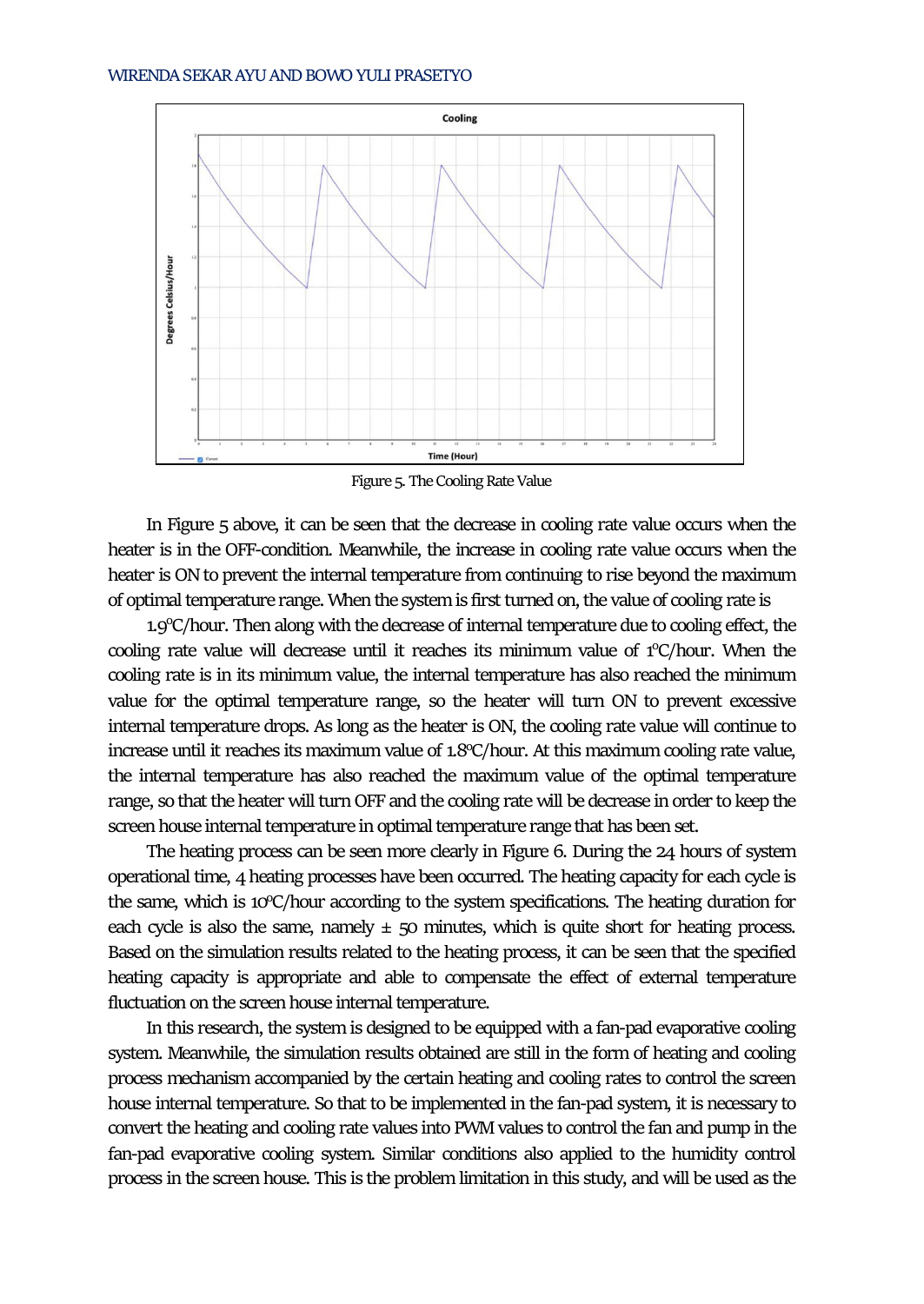further research. As for the Internet of Things (IoT), it will be implemented by using a cloud server to store temperature and humidity readings in the screen house, as well as displaying this data via smartphone to make it easier for users to control the screen house microclimate conditions.



Figure 6. The Heating Rate Value

# **CONCLUSION**

Based on the simulation results that have been carried out in this research, it can be concluded several things as follows.

- 1) The screen house temperature and humidity control system has been successfully designed and simulated on Vensim software.
- 2) The screen house internal temperature can be controlled or maintained within the optimal temperature range for tomato plant growth, which is 18-24°C with an offside value of  $\pm$  0.5°C.
- 3) The heating capacity or heating rate required in this system is 10 oC/hour.
- 4) The cooling capacity or cooling rate produced to compensate the influence of external temperature and heating effect on the screen house internal temperature is 1-1.8 °C/hour.
- 5) The heating and cooling rate values generated in this research are still need tobe converted into fan and pump PWM values to be implemented in a fan-pad evaporative cooling system.

# ACKNOWLEDGEMENTS

This research would not have been possible without the financial support from Politeknik Negeri Bandung with grant no. 105.25/PL1.R7/PG.00.03/2021.